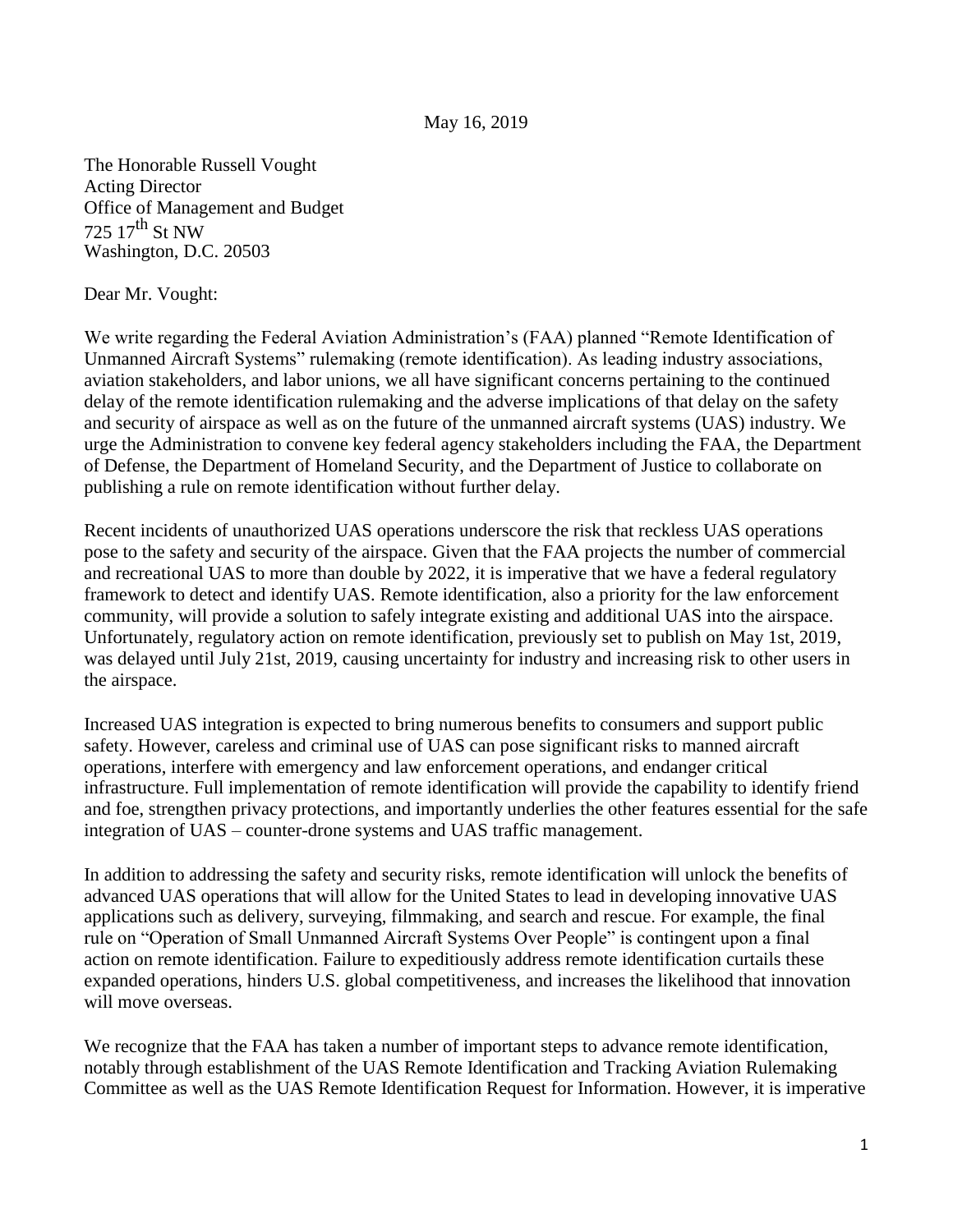that the FAA and the other relevant federal stakeholders recognize the critical nature of remote identification to the undersigned organizations and understand the risks posed by unnecessary delays. We appreciate the Administration providing the necessary leadership to encourage collaboration across agencies to address this challenge.

Realizing the full benefits of UAS integration and maintaining a safe and secure airspace can only be achieved with remote identification. We appreciate your consideration of our concerns and we look forward to working with the Administration as this process moves forward.

Sincerely,

Aerospace Industries Association Air Line Pilots Association, International Aircraft Owners and Pilots Association Airlines for America Airports Council International – North America Alliance for Drone Innovation American Association of Airport Executives American Chemistry Council American Fuel & Petrochemical Manufacturers American Gas Association American Petroleum Institute American Property Casualty Insurance Association Association of Unmanned Vehicle Systems International Cargo Airline Association Commercial Drone Alliance CompTIA Consumer Technology Association CTIA Edison Electric Institute General Aviation Manufacturers Association Helicopter Association International Information Technology and Innovation Foundation International Air Transport Association National Air Transportation Association National Association of Manufacturers National Association of Mutual Insurance Companies National Business Aviation Association **NetChoice** NetJets Association of Shared Aircraft Pilots Nuclear Energy Institute Security Industry Association Small UAV Coalition Southwest Airlines Pilots Association U.S. Chamber of Commerce